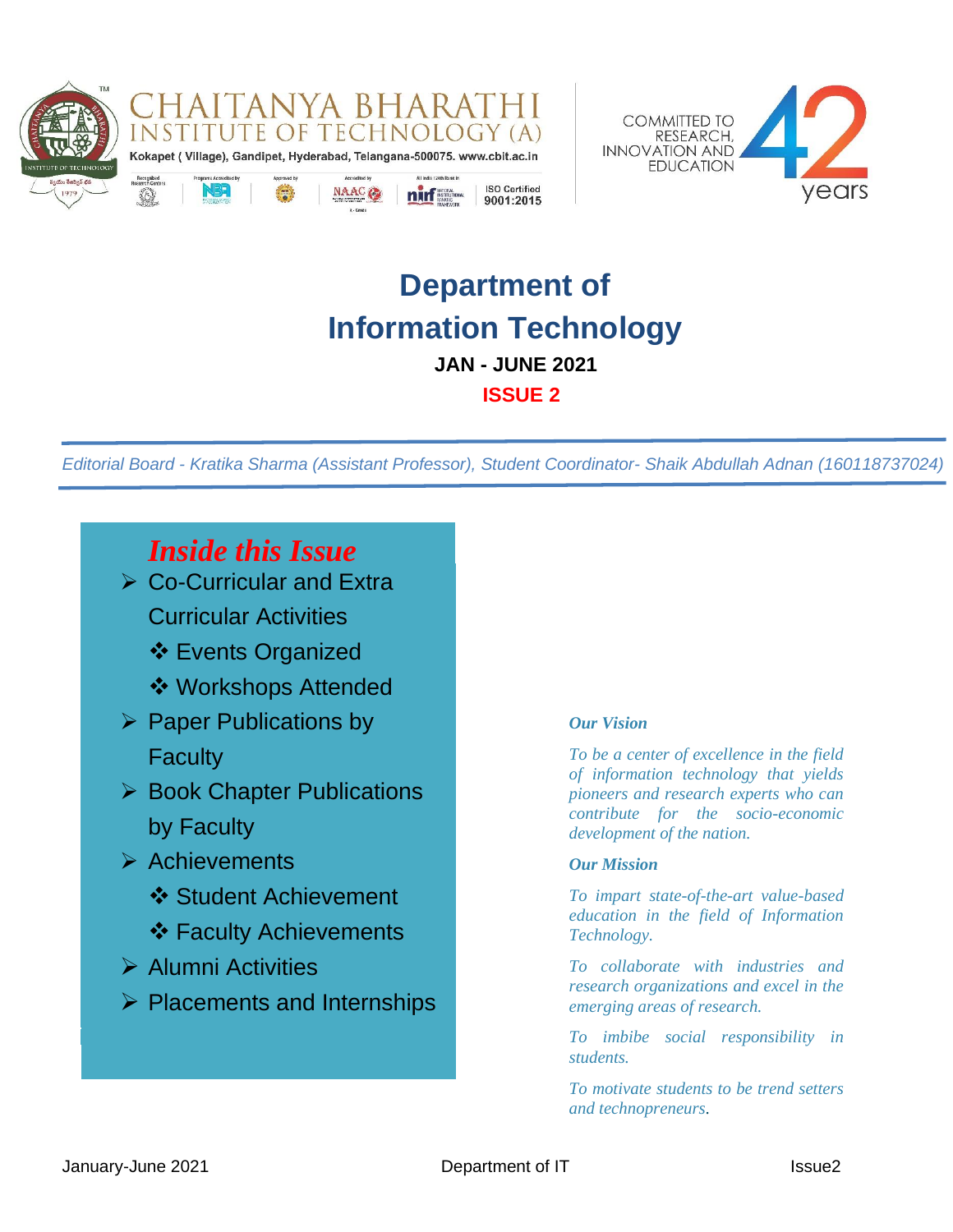## **1. CO-CURRICULAR & EXTRA CURRICULAR ACTIVITIES**

#### $\approx$  **Events Organized**

 TECSTASY 2k21 Department of IT has organised **TECSTASY 2K21**, student technical fest under the aegis of SUDHEE 2K21, on 3rd and 4th March,2021. There are 13 technical events Paper Presentation, Duothon, Tech Fun, Tic Tech Toe, Code Hunt, Trace It, Blind Coding, Brain Boosters, Tech Virus,Meme Tech, Capture the Flag, Techie Connexion, Time Up organized as part of Tecstasy 2k21.

 Students from all over the state participated and made it a grand success. Ms. Kratika Sharma and Ms T Satya Kiranmai are the faculty coordinators and Mr Jashwanth T and Ms Devi Abhigna A are the student coordinators.





- Two day Work shop on "**Data Science with Python**" is organized by IT Department. The resource person is from Pantech e Learning, a training Institute based on Hyderabad. Event is conducted online on 20-3-2021 & 21-03-2021 from 02.30PM to 03.30PM for the VI Sem Students, IT, and II Sem students of M.Tech (AI&DS) and the faculty coordinators for this programme are Ms. K Sugamya and Ms. E.Ramalakshmi.
- Ms. T. Prathima has organized Boot Camp on "**Dynamic Programming**" Association with "Being zero and CBIT coding School" on 18-03-2021.

#### $\div$  Workshops Attended

- Dr M Venu Gopalachari has participated in Online Continuing Education Program on "Deep Learning and its Applications" conducted by Department of Computer Science and Engineering, NIT Warangal, from 26-04-2021 to 30-04-2021.
- DR. M Venu Gopalachari has participated FDP on "IPR & Patent Prosecution" organized by the Department Computer Science and Engineering in association with Institution Innovation Council (IIC), MVSREC, Hyderabad from 24-May-2021 to 28-May-2021.
- Dr M Venu Gopalachari has participated FDP on " Geoinformatics and Web Technologies" From 2021-05-18 To 2021-05-22 At Banasthali Vidyapith.
- Dr M Venu Gopalachari has participated FDP on "Recent Trends In Digital Image Processing" from 2021-06-07 to 2021-06-11 at Poornima Institute Of Engineering & Technology.
- $\approx$  Dr M Venu Gopalachari has attended International Workshop on "Building Data-Driven Solutions Using Data Analytics with ML and DL Algorithms" held virtually during 24 - 28 June, 2021 Department of CSE, CBIT(A), Hyderabad, Telangana.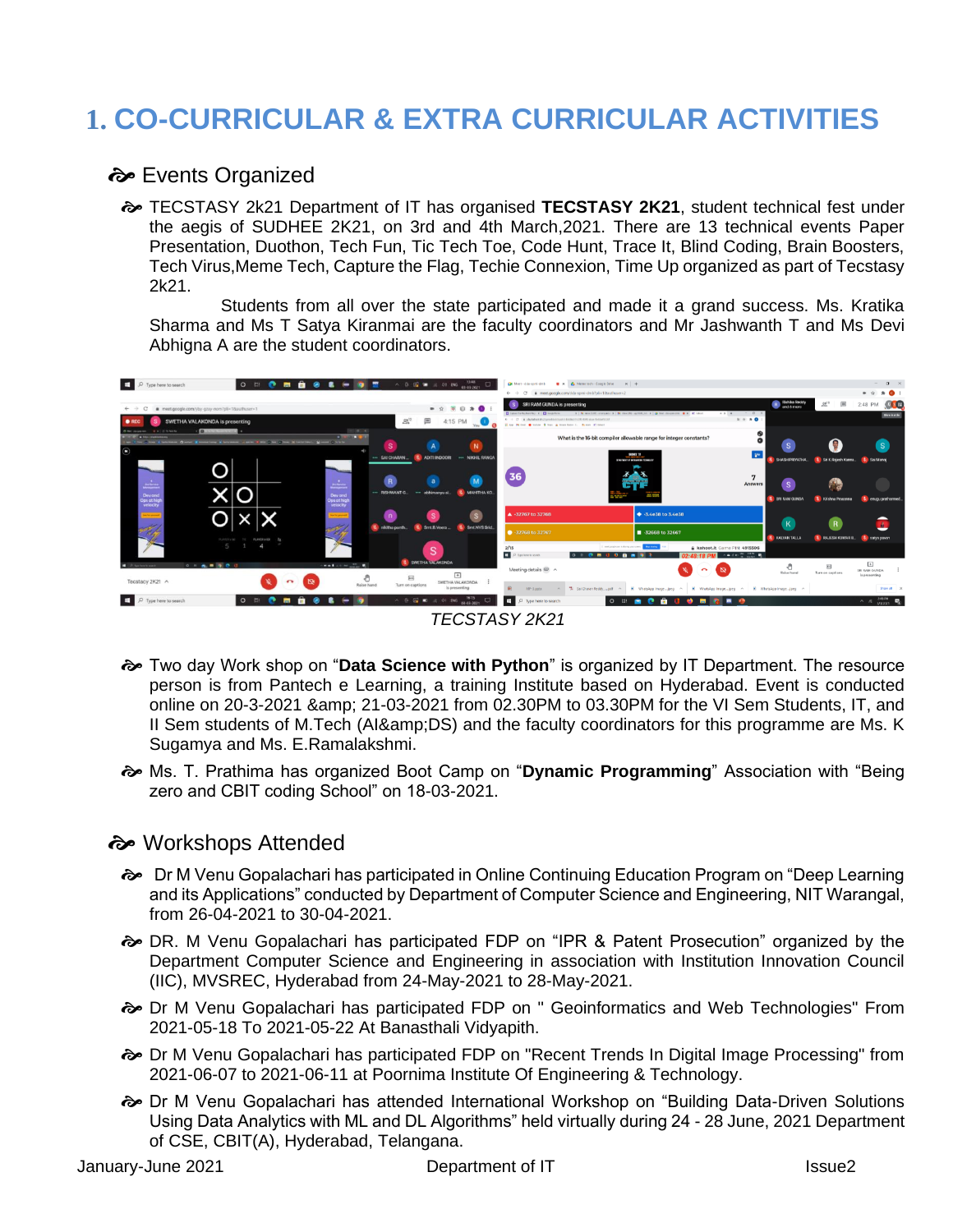- $\approx$  Dr M Venu Gopalachari has successfully completed the "Online Orientation Training Programme for Mentors" organized from 01 - 05 February 2021 under National Initiative for Technical Teachers Training.
- Dr M. Venu Gopalachari of has participated in FDP on "Research Writing" from 19th April to 23rd April 2021 organized by SRM Institute, Chennai.
- Ms.E Ramalakshmi attended FDP on "Artificial Intelligence", organized by Amity University Uttar Pradesh, from 01-11-2021 to 1/15/2021.
- Mr.K Gangadhara Rao attended FDP on "Quantum Computing" organized by Chaitanya Bharathi Institute of Technology Hyderabad, from 01-08-2021 to 1/21/2021.
- Mr.P Vasanth Sena attended Workshop on "CYBER SECURITY WORKSHOP" Organized by School of IT, JNTUH HYDERABAD TEQIP-III from 1/29/2021 to 1/30/2021.
- Mr.P Vasanth Sena attended FDP on "Block chain" Organized by CBIT HYDERABAD ATAL Academy from 01-04-2021 to 01-08-2021.
- Ms. Srilakshmi Anireddy has participated FDP on "Data Science for ALL" jointly organized by Electronics and ICT Academies at NIT Warangal, during 12th — 23rd April, 2021.

### **2. PAPER PUBLICATIONS BY FACULTY**

#### **International Journals:**

- Ragula Srinivas, **Dr. Pabboju,Suresh**, Dr. M. B. Raju, published a paper on "An Insight on Image Annotation Approaches and their Performances"in Turkish Journal of Computer and Mathematics Education (TURCOMAT) Vol.12 No.10, April 2021, e-ISSN 1309-4653
- K. Spandana, **Dr. Pabboju,Suresh**, published a paper on "Crop Prediction using Internet of Things(IoT) and Cloud Computing" in Gradiva Review Journal, Vol 7, Issue 6, 2021.
- **Dr. K. Radhika**, Ranjith Reddy Gaddam and Saiprakash Bollam, published a paper on "Machine Learning Based Approaches for Efficient Detection Of Malicious URLs", International Journal of Computer Engineering and Applications, Vol XV, Issue III, March 2021, ISSN 2321-3469
- **Dr. K. Radhika**, Kolli Sesha Sai Hemanth. published a paper on "Detection of Denial-of-Service Attacks using Sequential Model", Volume 9, Issue V, International Journal for Research in Applied Science and Engineering Technology (IJRASET), Vol. 9, Issue V, Page No: 89-94, May 2021, ISSN : 2321-9653
- Mandru Suma Sri, **Dr. K. Radhika**, "Machine Learning for Intrusion Detection: A review of Latest Approaches", High Technology Letters, Volume 27, Issue 2, 2021
- Kothakapu Jagadeeshwar Reddy,Manideep Chenna ,Ragam Hari Haran , **Dr. K.Radhika**, published a paper titled "Bird Species Identification using CNN" in High Technology Letters, vol 27, Issue no.1, Jan 2021, ISSN: 1006-6748/2.7
- **Dr M Venu Gopalachari** published a paper titled "To Forecast Hospital Admissions from The Emergency Department Using Data Mining Techniques", Journal of Interdisciplinary Cycle Research, ISSN NO: 0022-1945, Volume 13, Issue 4, Pp:1058-1065, April 2021.
- **Dr M Venu Gopalachari** published a paper titled "A Deep Learning Approach For Criminal Prediction Analysis", Aegaeum Journal, Issn: 0776-3808, Volume 9, Issue 6, Pp: 213-219, June 2021.
- **Dr M Venu Gopalachari** and **S. Rakesh** published a paper titled "Hashtag Generation with Transfer Learning", International Journal for Research in Applied Science & Engineering Technology, ISSN: 2321-9653, Volume 9, No.6, June 2021.
- **Dr M Venu Gopalachari** published a paper titled "Minimal Influential Node Set Detection in Social Networks", Journal of Emerging Technologies and Innovative Research, Volume 8, Issue 6, Pp:680-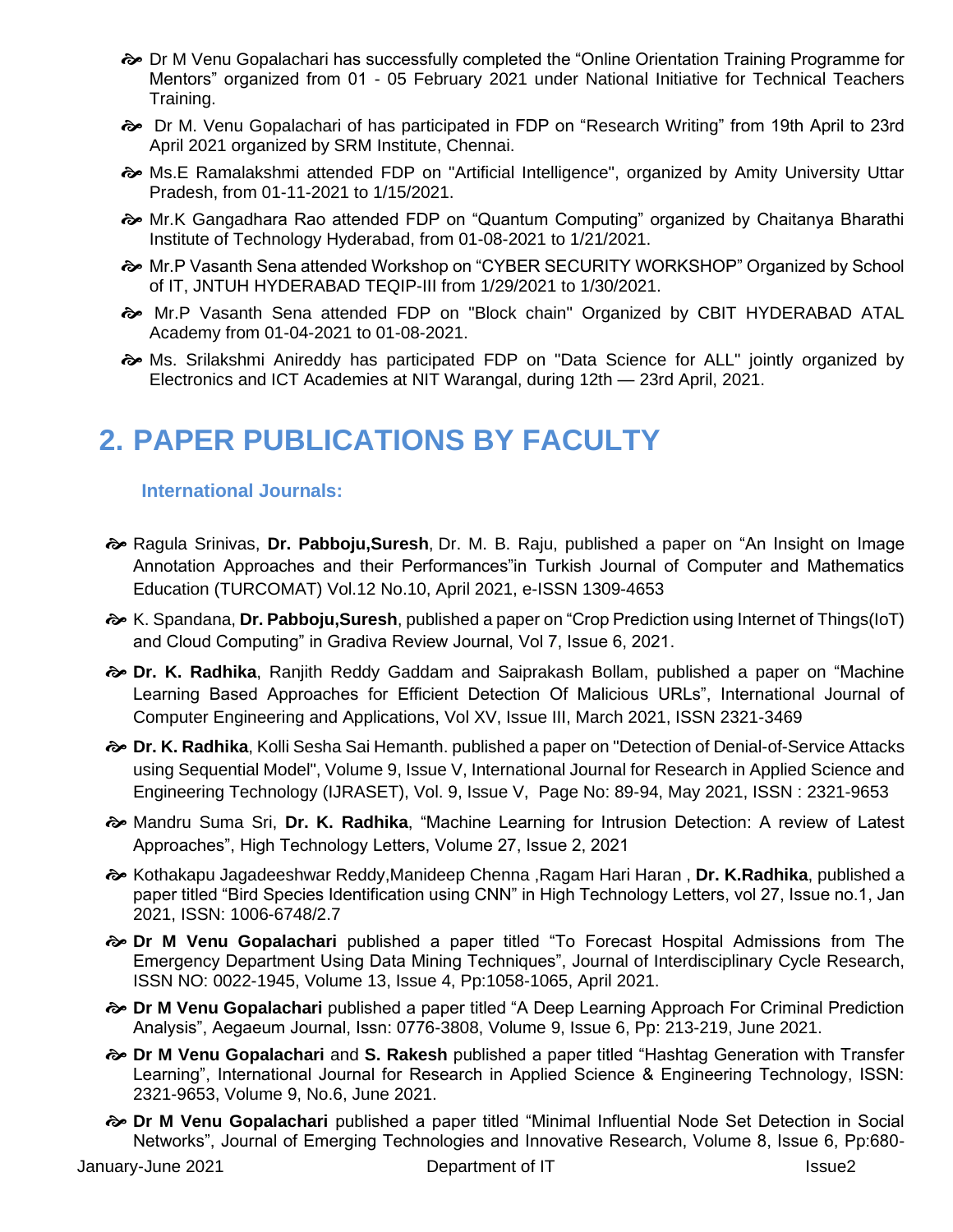682, June 2021.

- **Sugamya Katta, SureshP**, Sneha V, published a paper titled "Image Retrieval using Hybrid Order Dither Block Truncation Code" International Journal for Research in Applied Science & Engineering Technology (IJRASET) ISSN: 2321-9653; IC Value: 45.98; SJ Impact Factor: 7.429 ,Volume 9 Issue VI Jun 2021.
- **Sirisha**, A.,Nihitha, V., Deepika,B.," Phishing URL Detection using machine learning Techniques", in LectureNotes in Electrical Engineering, 2021
- **Dr. M. Trupthi, B. Swathi Sowmya**, published a paper on "An Approach for detecting Brain Tumourusing Hybrid Image", in Mukt Shabd Journal, Vol-10 Issue-6, June 2021.
- Dr. D. shanthi, **Dr. M. Trupthi**, published a paper on "Block Chain Based Health Care System", in Turkish journal of Computer and Mathematics Education, Vol-12,No.13(2021), 276-284.
- **E Ramalakshmi** published a paper titled "Effective Image Retrieval System based on Interactive Genetic Algorithm using Texture Features" Mukt Shabdh Journal, ISSN:2347-3150,vol X, Issue- II,pp 316-329, Feb 2021.
- **E Ramalakshmi** published a paper titled "Automated Surveillance and Alert Generation System"in Journal of Shanghai Jiaotong University, ISSN: 1007-1172, Volume 17, Issue 3, pp 27-31, March – 2021.
- **E Ramalakshmi** published a paper titled "Human writing to Computer Text Conversion"in HTL Journal, ISSN:1006-6748, Vol 27, Issue 4,pp 677-682,April 2021
- **Ms. K.Swathi** published a paper on "Eye gaze Communication and Tracking Systems"in International journal of Engineering and Techniques (IJET) 2395-1303 Vol.7, Issue 3, Jun-2021.
- **Dr. B.Veera Jyothi**, published a paper titled "Design and Development of a Fuzzy Logic Controller for Prediction of Outer Surface Finish of Flow Formed Component" in Journal of Shanghai Jiaotong University, UGC Care Approved (Group-II),Scopus indexed journal, Volume 17, Issue VI, June 2021.page no's 33-41.
- **Dr. B.Veera Jyothi**, published a paper titled "Analysis On Employee Performance And 3d Printing Technique In Garment Industries" in the Sambodhi UGC Care Approved, Peer Reviewed and Referred Journal Published in Vol-44-No.01 (X) : May 2021,page no's 117-120.
- **Dr. B.Veera Jyothi,** published a paper titled "Total Quality Management Analysis On Factors Affecting An Organizational Development" in the Journal of the Maharaja Sayajirao University of Baroda ISSN :0025-0422,UGC Care Group 1 journal Volume-55, No.1(VIII) May-June 2021,page no's 1-7.
- **Mr. Santhosh Voruganti and Mr U Sairam**, published a paper titled "Digital Image Watermarking using Chaotic Encryption and Arnold Transform" in International Journal for Research in Applied Science & Engineering Technology Volume 9, Issue VI, June 2021 pages no's 1825-1835, DOI Number 10.22214.
- **Santhosh Voruganti, U Sairam**, S Meghana, M Sravanthi, "Visual Question Answering with External Knowledge", in International Conference on Smart Data Intelligence Elsevier, April,2021.
- **K.Gangadhara Rao**, Keerthi Yeswanth, M.Sreedhar Goud," Crop Yield Prediction by using Machine Learning Techniques", in Annals of R.S.C.B, Vol.25 Issue 6, May,2021, ISSN1583-6258
- **Kiranmai, T. S and Kratika Sharma,** published a paper on Recognition and Annotation Of Places Of Interest. International Journal of Research and Analytical Reviews (IJRAR), Volume 8 Issue 2, April 2021
- **Kiranmai, T. S.** published a paper on Glaucoma Detection using Convolution Neural Networks. International Journal of All Research Education and Scientific Methods (IJARESM), Volume 9, Issue 5, May -2021
- **Tadepalli S.K.** published a paper on "Instrument Recognition in Polyphonic Music Using Convolutional Recurrent Neural Networks" In Proceedings of International Conference on Intelligent Computing, Information and Control Systems (pp. 449-460). Springer, Singapore.
- **Kiranmai, T. S.,** & Lakshmi, P. V published a paper on A Comprehensive and Systematic Literature Review of Computational Intelligence Algorithms to Diagnose and Predict Female Infertility. Annals of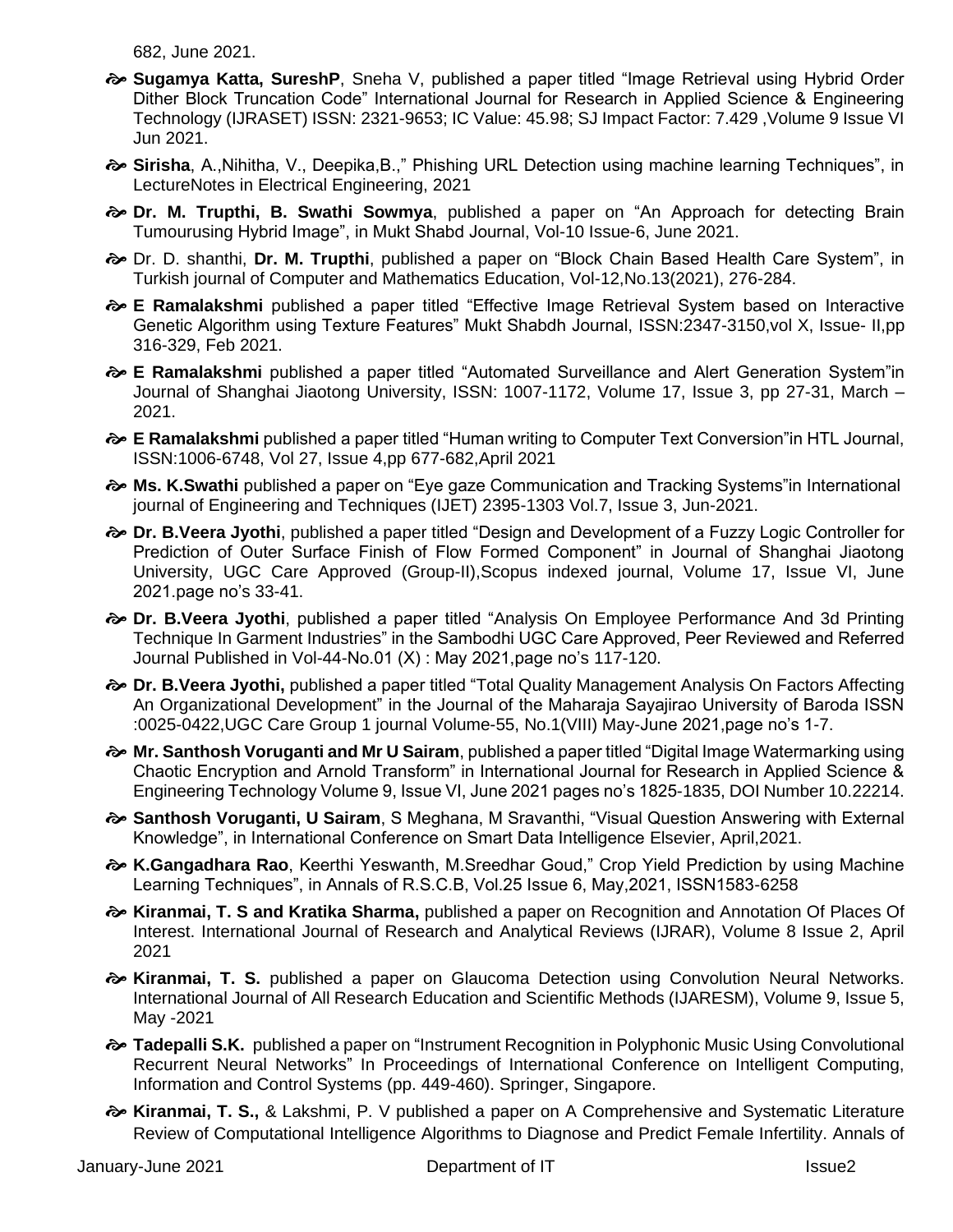the Romanian Society for Cell Biology, 5926- 5943

- **Kiranmai, T. S and Kratika Sharma** published a paper "Recognition And Annotation Of Places Of Interest" International Journal of Research and Analytical Reviews (IJRAR), Volume 8 Issue 2, April 2021
- **Kiranmai, T. S**, published a paper on Glaucoma Detection using Convolution Neural Networks. International Journal of All Research Education and Scientific Methods (IJARESM), Volume 9, Issue 5, May -2021
- **Kratika Sharma and Kiranmai, T. S,** published a paper on "Prediction of Cardiovascular Diseases Using Genetic Algorithm and Deeplearning Techniques", International Journal of Emerging Trends in Engineering and Development, Issue 11, Vol.3, May 2021.
- **U sairam,Santhosh Voruganti** published a paper titled "Breast Cancer Prediction using CNN and Machine Learning Algorithms with Comparative Analysis" in International Journal for Research in Applied Science & Engineering Technology Volume 9, Issue VI, June 2021 pages no's 876-883,DOI Number 10.22214.
- **S.Rakesh and Dr.M.Venugopalachari** published a paper titled "Brain Tumor Detection using Deep Learning on MRI Image Dataset" in International Journal for Research in Applied Science & Engineering Technology Volume 9, Issue VI, June 2021 pages no's 2144-2148.
- **S. Rakesh** published a paper "Smart Irrigation And Leaf Disease Detection Using IOT And CNN" in the International Journal of Computer Science and Engineering (IJCSE) ISSN(P): 2278–9960; ISSN(E): 2278–9979 Vol. 10, Issue 1, Jan–Jun 2021; 75–84.
- **Priyadarshinee** published a paper on Analysing the adoption barriers for sustainability in the Indian power sector by DEMATEL approach. International Journal of Sustainable Engineering, January, 2021.
- **Swathi Sowmya Bavirthi**, K. P. Supreethi, "An Approach For Combining Spatial And Textual Skyline Querying Using Indexing Mechanism", in Turkish Journal of Computer and Mathematics Education, Volume 12, Issue No.11, May 2021

#### **International Conferences:**

- Ms. Prasanthi B, **Suresh Pabboju**, Vasumathi Devara Presented a paper titled "Feature Selection based Reduction in Dimensions and Indexing of Images for Efficient Image Retrieval " in the International Conference on Emerging Smart Computing and Informatics (ESCI) AISSMS Institute of Information Technology, Pune, India. Mar 5-7, 2021.
- Sridhar Gujjeti, **Dr. Suresh Pabboju**, "Optimized Neural Network for Big data Classification using MapReduce Approach", in 6th International Conference on Computing in Engineering and Technology (ICCET-2021)
- **Dr. M.Venugopalachari and S.Rakesh** presented a paper "Data Analytics Using Variational Autoencoder Using Iot" in First International e-Conference on Management , Science and Technology(ICMST-Online) organized by the Department of Computer Science , RBVRR Women's College , Hyderabad, India in collaboration with Global Conference Hub, Coimbatore, India during 29th and 30th May 2021.
- **K.Sugamya, B.Surya Samantha** and Vamsi Krishna presented a paper , "The Verge of Extinction" in International Conference on "Emerging Trends in Circuit branch Technologies and Applications (ETCTA- 2021) "virtually on 3rd -4th April 2021 at Chaitanya Bharathi Institute of Technology (A), Hyderabad – 500 075, Telangana, India.
- **Katta Sugamya**, presented a paper titled "A Smart system for monitoring Old people's comfort living using IoT" in International Conference on Mathematical and Techniques and Applications(e-ICMTA-2021) organized by SRM Institute of Technology, Tamilnadu, India during 24th to 26th March 2021.
- January-June 2021 **Department of IT** Issue2  $\approx$  **Sirisha Alamanda, S.Veena Madhuri**, "Stock Price Prediction on News Data and Market Data Using ML Techniques" in International Conference On Emerging Trends In Circuit-Branch Technologies And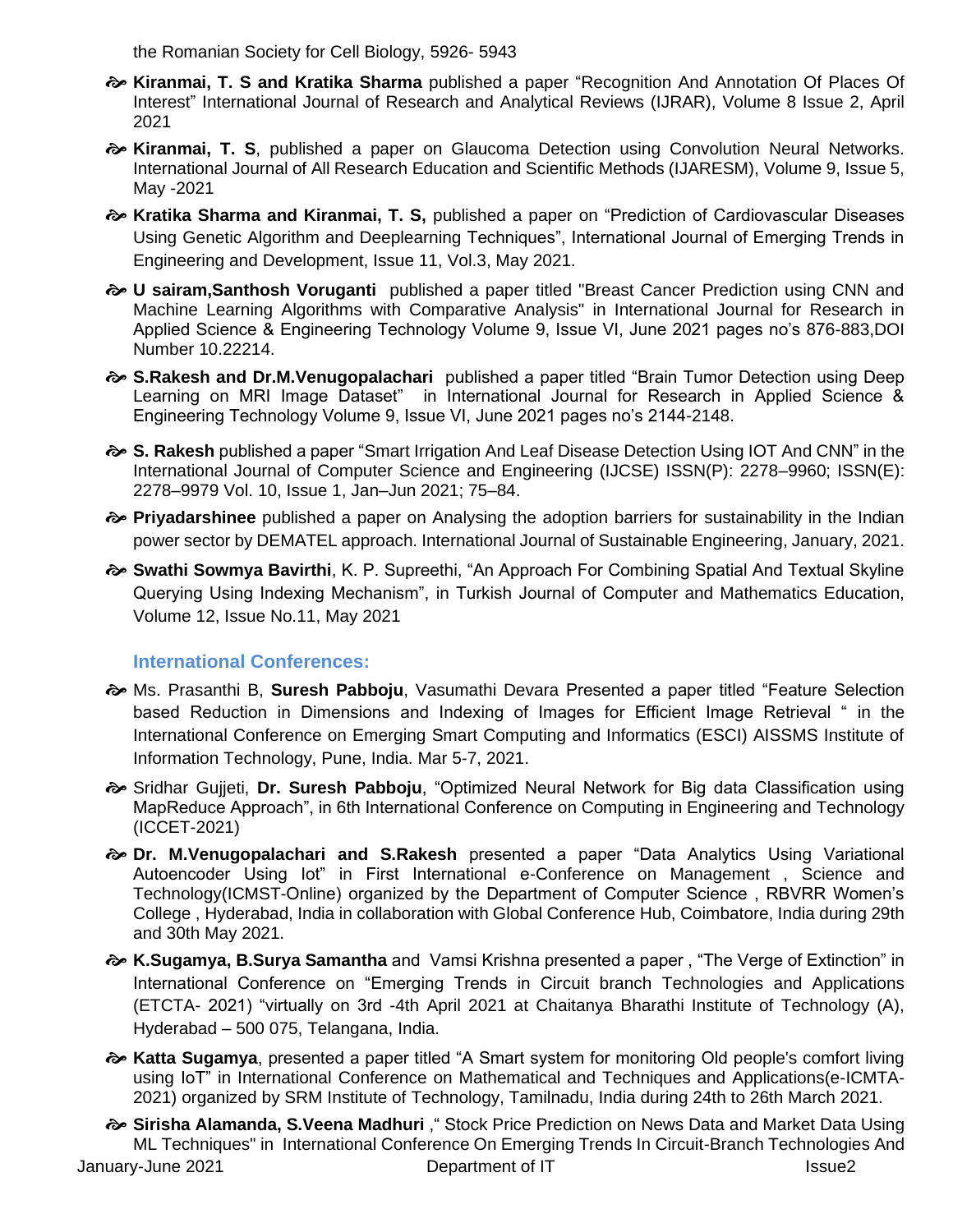Applications-2021,3<sup>rd</sup> -4<sup>th</sup> April 2021.

- **Sirisha Alamanda ,Pravallika Elluri**, "Survey on Diabetic Retinopathy Detection ", in International Conference On Emerging Trends In Circuit-Branch Technologies And Applications-2021,3<sup>rd</sup> -4<sup>th</sup> April 2021.
- **M.Trupthi**, "Estimating Savings Potential of Solar Energy", in 2 nd International Conference for Emerging Technology(INCET), 21st-23rd May 2021.
- **Ms.T. Prathima**, VSVS Varma, Prathyush K, "Detection of Armed Assailants in Hostage Situation- A Machine Learning based approach" in the 3rd International conference on Intelligent Communication Technologies and Virtual Mobile Networks (ICICV-2021) held during 04th-06thFeb 2021 organised by Francis Zavier Engineering College, Tirunalveli, India.
- **Santhosh Voruganti , U Sairam** , S Meghana , M Sravanthi presented a paper,"Visual Question Answering with External Knowledge" in ELSEVIER International Conference on Smart Data Intelligence on 29th April 2021 at Kongunadu College of Engineering and Technology Trichy,India.
- **K. Gangadhararao**, "A Novel Speaker Diarization and Transcription method for Multichannel audio", in online international conference on Intellectual Systems, Electrical and Communication Technology-2021(ICISECT-2021), held on 9th and 10th of April,2021.
- **K. Gangadhararao**, "A Novel Teaching Aid using OpenCV", in international e-conference on Sustainable Innovation, Research & Emerging Trends in Entrepreneurship, held on 3rd April 2021.
- **Mr U Sairam, Mr V Santhosh, MV Bhanu Prakash, Mr R Govardhan Reddy** presented a paper "A Study on IoT Applications Towards Impact of Loss of Data" in 5th International Conference on Trends in Electronics and Informatics (ICOEI 2021) conducted from 03-june 2021 to 05-june-2021.

## **3. BOOK CHAPTER PUBLICATIONS BY FACULTY**

- **Dr B.Veera Jyothi**, Co-authored a book titled "Introduction to Operations Research" ,ISBN number 10- 1639407987 by Xpress Publishers, during May 2021.
- **S. Rakesh Published** a book chapter Titled "Sign Language Recognition using Convolutional Neural Networks" in the Book Titled J. S. Raj et al. (eds.), Innovative Data Communication Technologies and Application, Lecture Notes on Data Engineering and Communications Technologies 59, [https://doi.org/10.1007/978-981-15-9651-3\\_58.](https://doi.org/10.1007/978-981-15-9651-3_58)
- **Mr.P. Vasanth Sena, Dr M Venu Gopalachari** Published book chapter titled "A Mining Framework for Efficient Leakage Detection and Diagnosis in Water Supply System", in A Mining Framework for Efficient Leakage Detection and Diagnosis in Water Supply System, Springer Nature Singapore, ISBN: 978-981-15-7960-8, October 2020.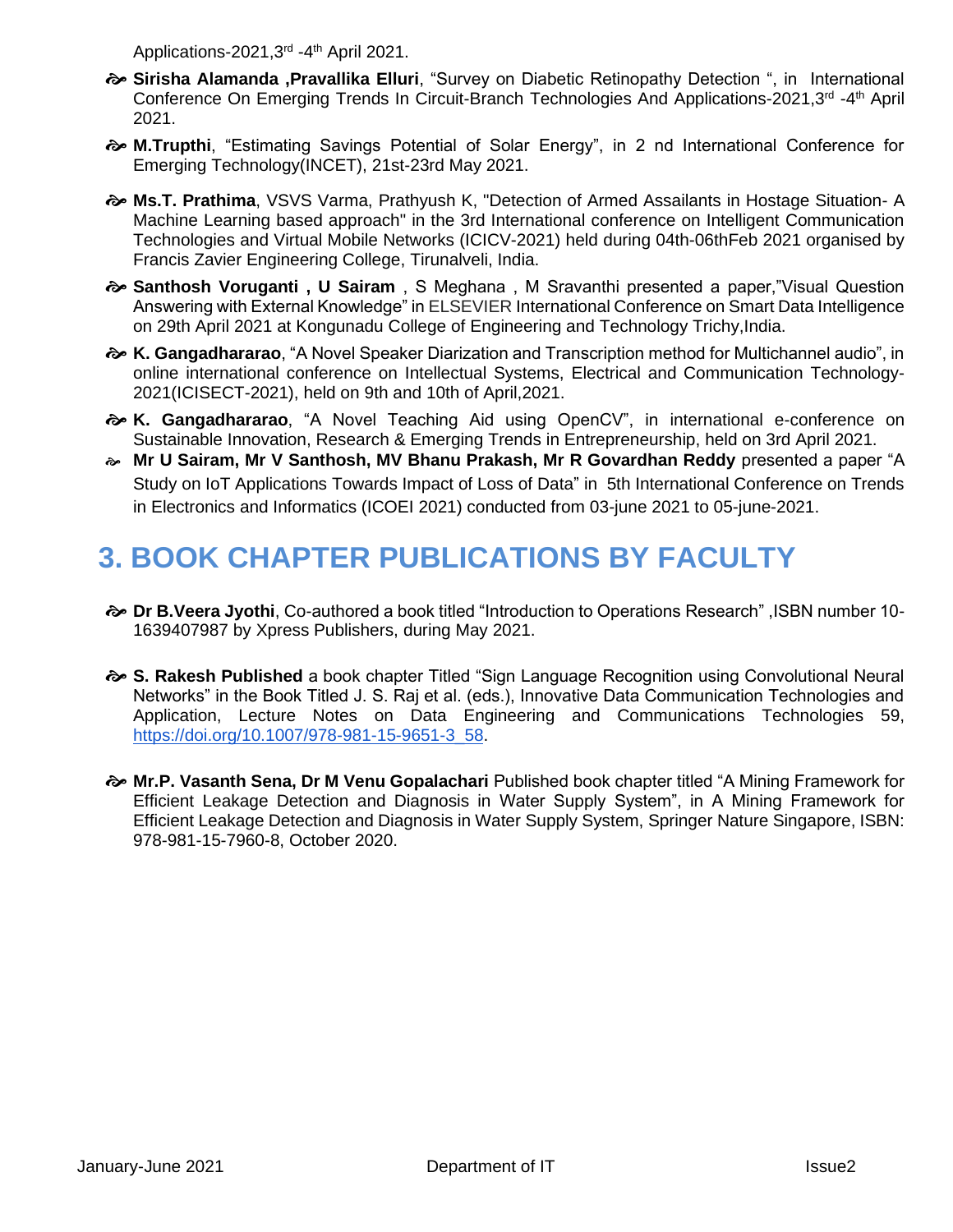## **4. ACHIEVEMENTS**

- Student Achievements
	- **Shivani Datha** -160117737080 and **Sindhu Sreeram** -160117737081, published a paper on "Personality Prediction for Ehr System, International Journal of Research and Analytical Reviews" (IJRAR), 2021
	- **B Aahan Reddy**-160117737031 **S Raghavendra**-160117737048, published a paper on "Human Writing To Computer Text Conversion", High Technology Letters, Volume 27,issue 4,April 2021
	- **Saiprakash** -160117737052, **Ranjith** -160117737050, published a paper on "Machine Learning Based Approaches for Efficient Detection of MALICIOUS URLS", International Journal of Computer Engineering and Applications, IJCEA issn 2321-3469, Vol XV, Issue III, 2021
	- **Shoieb** -160119737054, attended an Online event "Communicando" organized by" Edc-cbit" and won a cash prize of Rs.1500 on 6-03-2021.
	- **Yash Bhatnagar** -160119737032, attended an Online event "Communicando" organized by" Edc-cbit" and won 3rd prize on 5-03-2021.
	- **Vangdale Shiva** -160119737301, attended an Online event "Communicando" organized by" Edc-cbit" and won a cash prize of Rs.1000 on 5-03-2021.
	- More than 100 students have attended Web Development Workshop organized by COSC

#### **→** Faculty Achievements

 Mr. Kommu gangadhararao, Rajesh kannan k, Beri. Suryasamantha, Ramasani govardhanreddy, published a **patent** on "A Hybrid Scheduling System for Offloading In Mobile Cloud Computing And Edge Computing", April 2021 (Indian Patent)

### **5. ALUMNI TALK**

 Dr .M.Thrupthi and Ms. K.Swathi has organized Alumni talk on "**Cloud computing and DevOps**" with association Gathi Analytics Pvt Ltd (Startup) by IT Dept., CBIT on 06-02-2021 for the benefit of the VI –sem students as an eye opener for them in trending technologies like Cloud computing and DevOps. The key speaker of the event is Mr. Saikumar Ellendula, an alumnus of CBIT, 2008-2012 Batch. He addressed the students in the emerging technologies like Cloud computing and DevOp.